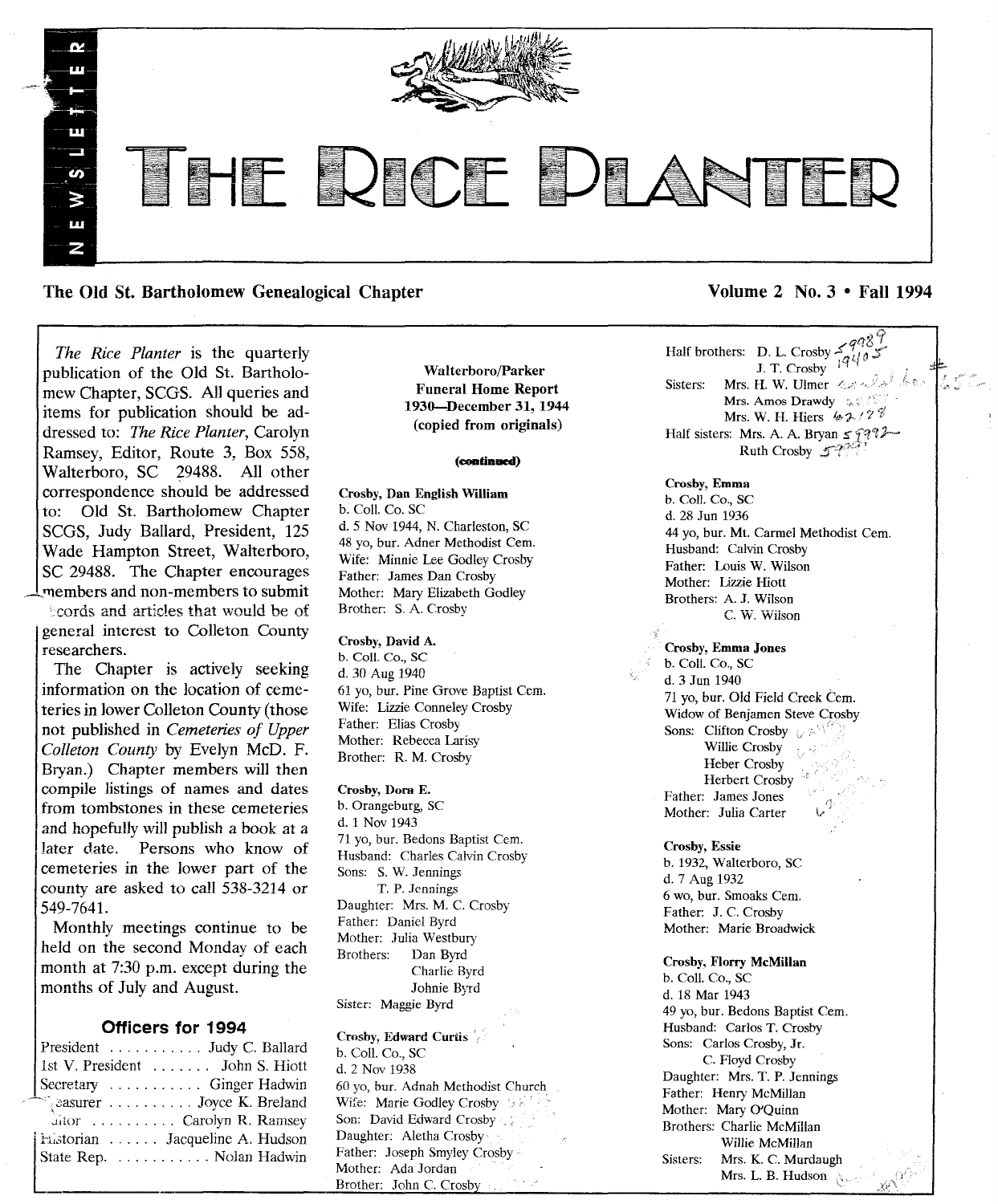## The Old St. Bartholomew Genealogical Chapter Volume 2 No. 3 • Fall 1994

Crosby, Henry Blake  $\mathcal{LAG}$ b. Coli. Co., SC d. 30 Jun 1940 45 yo, bur. Bethel Methodist Cern. Widower of Ida Breland Crosby 6 2288 Sons: Harold Crosby  $62324$ Raymond Crosby  $L_2 \mathbb{Z} \stackrel{\otimes}{\otimes} \mathbb{Z}$ Infant Crosby Daughters: Doris Crosby  $\varphi \mathcal{Z} \mathcal{Z} \circ \mathcal{Z}$ Mary Frances Crosby & 250 & Father: Richard Crosby Mother: Eddie Ealinor Ritter  $\leqslant 1$ ,  $\leqslant$ Brothers: Leon Crosby Enslon Crosby Sisters: Ena Mae Crosby Mrs. R. W. Graham Crosby, Francis Grant  $\frac{35}{25}$ b. Coli. Co., sc d. 1 Mar 1940 55 yo, bur. Sandy Dam Methodist Cern. Wife: Julia Bailey Crosby Father: S. M. Crosby, Sr. Mother: Sarah Grant Brothers: H. G. Crosby S. M. Crosby, J. W. Crosby  $\mathcal{S}^{\mathscr{D}^{\mathscr{D}}}\mathscr{S}^{\mathscr{D}}$ Sisters: Mrs. Alvin Fontaine 5 Mrs. R. B. Padgett 35829 Crosby, Henry Elwood Crosby, George Washington b. Call. Co., SC d. 19 Jan 1939 81 yo, bur. Bedens Baptist Cem. Widower of Sallie Crosby Sons: Wesley Crosby Ashley Crosby<br>C. G. Crosby C. G. Crosby Daughters: Mrs. E. L. Mrs. Edgar Smith Mrs. H. K. Hodges Mrs. R. B. Jennings Mrs. B. C. Colson Mrs. C. H. Colson 'Father: Mack Crosby Mother: Miss Robertson Brother: Palmer Crosby Sisters: Mrs. George W. Sweat • Mrs. J. F. Sweat

b. Call. Co., SC d. 12 Jun 1936 72 yo, bur. Bedons Baptist Cem. Wife: Lizzie O'Bryan Crosby Sons: Brant Crosby Joe Crosby Henry M. Crosby Kirby Crosby Daughters: Mrs. J. B. Drawdy Mrs. Ed C. Smith, Jr. Mrs. I. H. Quiesenbury Mrs. F. H. Nunnally

Mrs. E. L. Hiott Mrs. Kenneth Price Brother: Jerry Crosby Half brothers: Jasper Crosby Melvin Crosby Allen Crosby Eugene Crosby Carlos Crosby Robie Crosby Sisters: Mrs. John Crosby Mrs. Clarence Crosby Half sister: Annie Thomas

## Crosby, Henry I.

b. Call. Co., SC d. 9 Nov 1940 56 yo, bur. Evergreen Cern. Wife (1st, deceased): Lula Crosby Daughters: Mrs. L. R. Ballentine Elizabeth Crosby Mrs. D. W. Garrall Mamie Pye Wife (2nd): Marie Hiott Crosby Sons: Ivy Rudolph Crosby Henry Crosby, Jr. Harmon Adolph Crosby Daughters: Mrs. Ellis Lane Mrs. Govan Hiers Nancy Louise Crosby Clara Marie Crosby Father: John Crosby Brother: Rance Crosby

Crosby, Hezikiah H. b. ColI. Co., SC d. 24 Jan 1940, Columbia, SC 79 yo, bur. Tabor Methodist Cern. Widower Son: R. B. Crosby Daughter: Mrs. D. T. Jones Sister: Amanda Ulmer  $q_{\mathbf{c}}$ 

Crosby, Ida Martha Breland to 22 the b. Call. Co., SC d. 25 Jun 1940, Charleston, SC 37 yo, bur. Bethel Methodist Cem. Husband: Henry Blake Crosby<br>Sons: Harold Crosby L 200 Sons: Harold Crosby  $k \sim 22$ . Raymond Crosbyt<sub>s</sub> Infant Crosby  $\mathfrak{t}_k \rightarrow 2 \uparrow \uparrow$ <br>Daughters: Doris Crosby  $(\downarrow \downarrow \uparrow)$ Daughters: Doris Crosby  $\iota$ ,  $\iota$ ,  $\iota$ ,  $\iota$ ,  $\iota$ ,  $\iota$ ,  $\iota$ ,  $\iota$ ,  $\iota$ ,  $\iota$ ,  $\iota$ ,  $\iota$ ,  $\iota$ ,  $\iota$ ,  $\iota$ ,  $\iota$ ,  $\iota$ ,  $\iota$ ,  $\iota$ ,  $\iota$ ,  $\iota$ ,  $\iota$ ,  $\iota$ ,  $\iota$ ,  $\iota$ ,  $\iota$ ,  $\iota$ ,  $\iota$ , Father: Frank Breland  $\mathcal{H}_\bullet \emptyset \ll \mathcal{I}$ Mother: Ella Crosby  $\frac{1}{6}$  *6* 2  $\subset$ Brothers: J. M. Breland H. L. Breland Sisters: Mrs. E. P. Hudson  $7225$ Mrs. Jack Carter *c\/'t't~*~'t" Mrs. R. D. Axson  $\sqrt{\lambda^2}$ 

Crosby, Irene b. Call. Co., SC d. 19 Mar 1940

26 yo, bur. Bethel Methodist Cern. Single Father: B. K. Crosby Mother: Elvira Breland Brothers: Walter Crosby Hazar Crosby Abraham Crosby Billy Crosby Sisters: Laura Nettles Lillie Bell Crosby

Crosby, J. Barney b. Barnwell Co, SC d. 27 May 1940 73 yo, bur. Black Creek Baptist Cem. Wife: Lovie Moore Crosby Sons: W. J. Crosby J. B. Crosby Daughters: Mrs. R. A. Ferrell Mrs. Bill Avant Mrs. J. T. Palmer Mrs. G. E. Lane Mrs. D. T. Lane Mrs. Heyward Youngblood Father: James Crosby Mother: Hattie Avant Sisters: Mrs. Calvin Stanley Annie Priester

### Crosby, Jake b. 27 Dec 1863, Coli. Co., SC d. 24 Mar 1935 72 yo, bur. Mt. Carmel Methodist Cern. Married Sons: 7 Daughters: 3 Father: Samuel Crosby

Mother: Elizabeth Bennett Brother: S. W. Crosby<br>Sisters: Mrs. J. D. Ct Mrs. J. D. Crosby Isabella Drawdy Mrs. Frank Hartley

Crosby, James Bellinger b. Coli. Co., SC d. 4 Jul 1941 59 yo, bur. Bethel Methodist Cern. Wife: Ida Martin Crosby Son: Ralph Crosby Daughter: Mrs. Mack Floyd Father: Berry V. Crosby Mother: Elizabeth Preacher Brothers: J. E. Crosby R. H. Crosby B. K. Crosby B. A. Crosby W. H. Crosby

Crosby, James Martin b. 4 Oct 1861, Call. Co., SC d. 30 Aug 1930 68 yo, bur. Bethel Methodist Cern. Wife: Docia Crosby  $/ \partial \tilde{C}$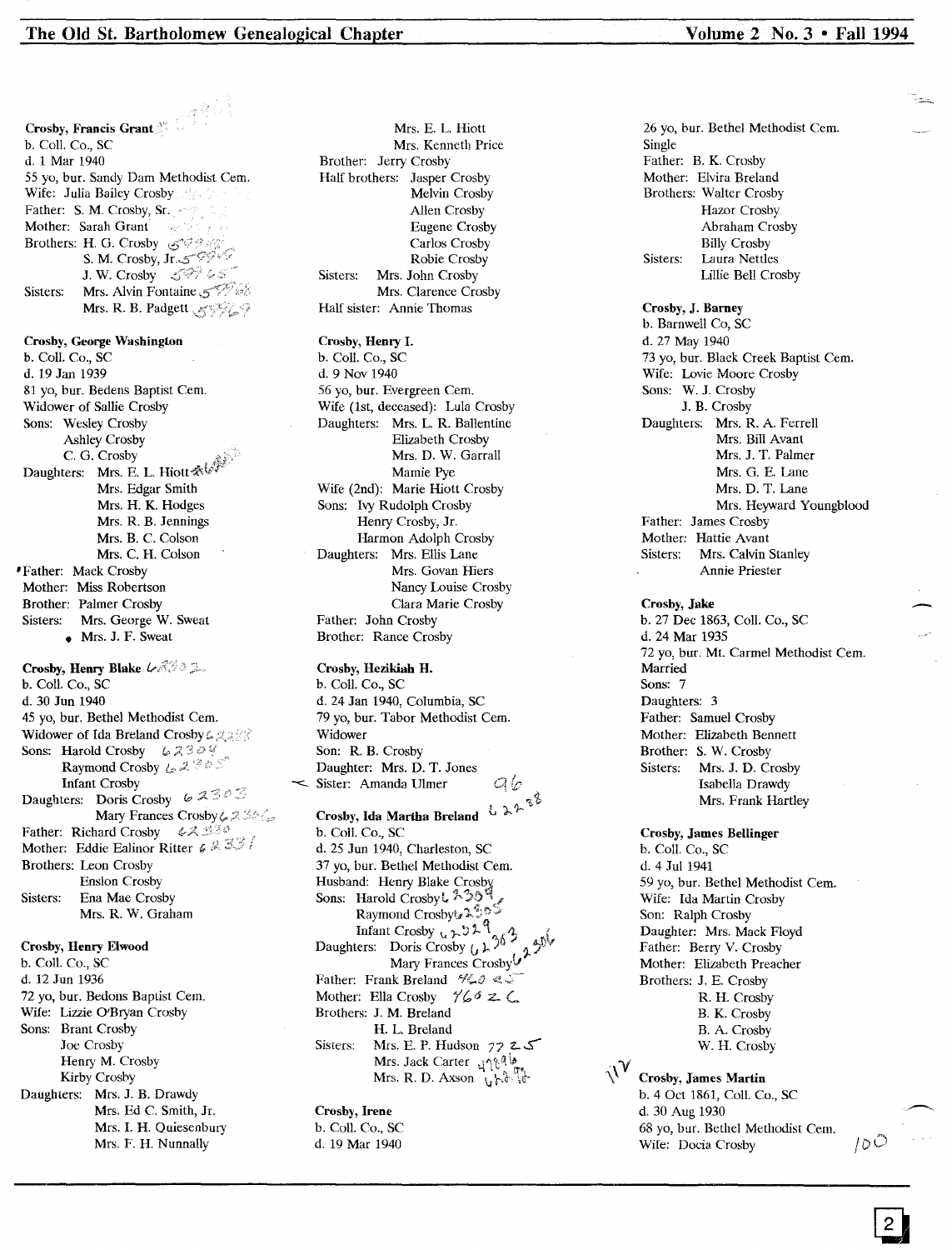Father: Mose Crosby Mother: Sue George 7492 *1'191t*

#### Crosby, Jesse

b. Call. Co., sc d. 8 Aug 1932 6 wo, bur. Smoaks Cern. Father: J. C. Crosby Mother: Marie Broderick

#### Crosby, Jesse Calvin

b. Call. Co., SC d. 20 Jul 1944 51 yo, bur. Smoaks Baptist Cern. Wife: Lula Beverly Crosby Sons: McKindly Jesse Crosby Henry Charles Crosby Calvin Crosby Daughters: Mrs. P. M. Nettles Reva Crosby Elma Crosby Thelma Crosby Betty Crosby Father: Henry Crosby Mother: Eugenia Smoak Brothers: Harvey Crosby Melvin Crosby Sister: Lelia Roberts

#### \_ Crosby, Jesse Lee

b. Call. Co., SC d. 3 Aug 1934 55 yo, bur. Carters Ford Baptist Cem. Wife: Elise Black Crosby Sons: J. H. Crosby Lee Crosby Sam Crosby Edward Crosby Joseph Crosby Daughters: Mrs. J. K. Blocker Mrs. Paul Webb Eugenia Crosby Vera Crosby Father: John Crosby Mother: Ellen Caldwell Brother: R. B. Crosby Sisters: Mrs. F. T. Thomly Mrs. L. C. Tuten Mrs. J. D. Francis Mrs. D. T. Harvason Mrs. J. R. Redman Mrs. R. Hill Mrs. H. J. Breland

#### Crosby, Jim

Coil. Co., SC d. 29 Nov 1938, St. Augustine, FL 58 yo, bur. Risher Cem. Married Sons: James Crosby Marion Crosby Daughters: Marian Crosby Ruth Crosby

Father: Jake Crosby Brothers: Ben Crosby C. W. Crosby Sister: Mrs. William W. Beckett Half sister: Ellen Blanton

#### Crosby, John

b. Coil. Co., SC d. 8 Mar 1933 23 yo, bur. Mt. Carmel Methodist Cem. Wife: Lula Beverly Crosby Father: H. E. Crosby Mother: Isabelle Beach Brothers: Willis Crosby H. E. Crosby, Jr. Sisters: Mamie Hiott Bertha Crosby Vera Crosby

## Crosby, John Pete

b. 17 Aug 1910, Call. Co., SC d. 18 Aug 1938, Orangeburg, SC 28 yo, bur. Bethel Methodist Cern. Single Father: H. A. Crosby Mother: Mary E. Fender Brothers: A. B. Crosby W. D. Crosby H. H. Crosby R. L. Crosby Sisters: Mrs. K. D. Kneece Mrs. C. W. Crosby, Jr.

#### Crosby, John William

b. Call. Co., SC d. 31 Mar 1939 71 yo, bur. Live Oak Cem. Wife: Mary Breland Daughter: Mrs. J. W. Baggett Father: John G. Crosby Mother: Annie White Brothers: D. W. Crosby C. B. Crosby

## Crosby, Joseph Maddie

b. Call. Co., SC d. 25 Apr 1941 67 yo, bur. Pine Grove Baptist Cern. Wife: Eva Ann O'Quinn Crosby Son: Brady Crosby Daughters: Mrs. Barney Crosby Mrs. Olin Strickland Mrs. Wheeler Spell Father: George Crosby Brother: Archie Crosby<br>Sisters: Martha Langfe Martha Langford Ella Pendarvis Mrs. Jap Caterton

## Crosby, Julia

b. ColI. Co., SC d. 13 Jan 1931 78 yo, bur. Bedons Baptist Cem. Widow of J. M. Crosby Sons: Hartley Crosby E. M. Crosby Louis Crosby Fred Crosby Daughters: Catherine Crosby Mrs. Odie Simmons Bessie Ritter Ada Ritter Father: L. C. Crosby Mother: ? Robinson Brother: Perry Crosby Sister: Lucy Crosby

#### Crosby, Junior Thomas

b. 27 Oct 1901, ColI. Co., SC d. 4 Aug 1936 34 yo, bur. Tabor Methodist Cern. Single Father: Benjamin B. Crosby Mother: Mary Thomas Brothers: B. F. Crosby Kisler P. Crosby Palmer Crosby Sisters: Mrs. G. A. Berry Mae Crosby Mrs. T. H. Hydrick Dorothy Elise Crosby

Crosby, Laura D. b. SC d. 28 Nov 1930 55 yo, bur. Bethel Cern. Husband: H. D. Crosby Sons: Freddie Crosby Laurie Crosby Daughters: Patty May Crosby Callie Crosby Father: Eldrige Gooding Mother: Caroline Bryan Brothers: E. E. Gooding Henry Gooding Charles Gooding Sisters: Mrs. Efron Priester Sallie Banning Mrs. Wesley Ulmer ?

## Crosby, Laurence Charlie b. ColI. Co., SC d. 6 Feb 1940, Columbia, SC 29 yo, bur. Bedons Baptist Cem. Single Father: Allen Crosby Mother: Gwinnie Martin Brothers: A. L. Crosby John B. Crosby

#### Crosby, Lela

b. Call. Co., SC d. 13 Jan 1939 47 yo, bur. Old Field Creek Cem. Single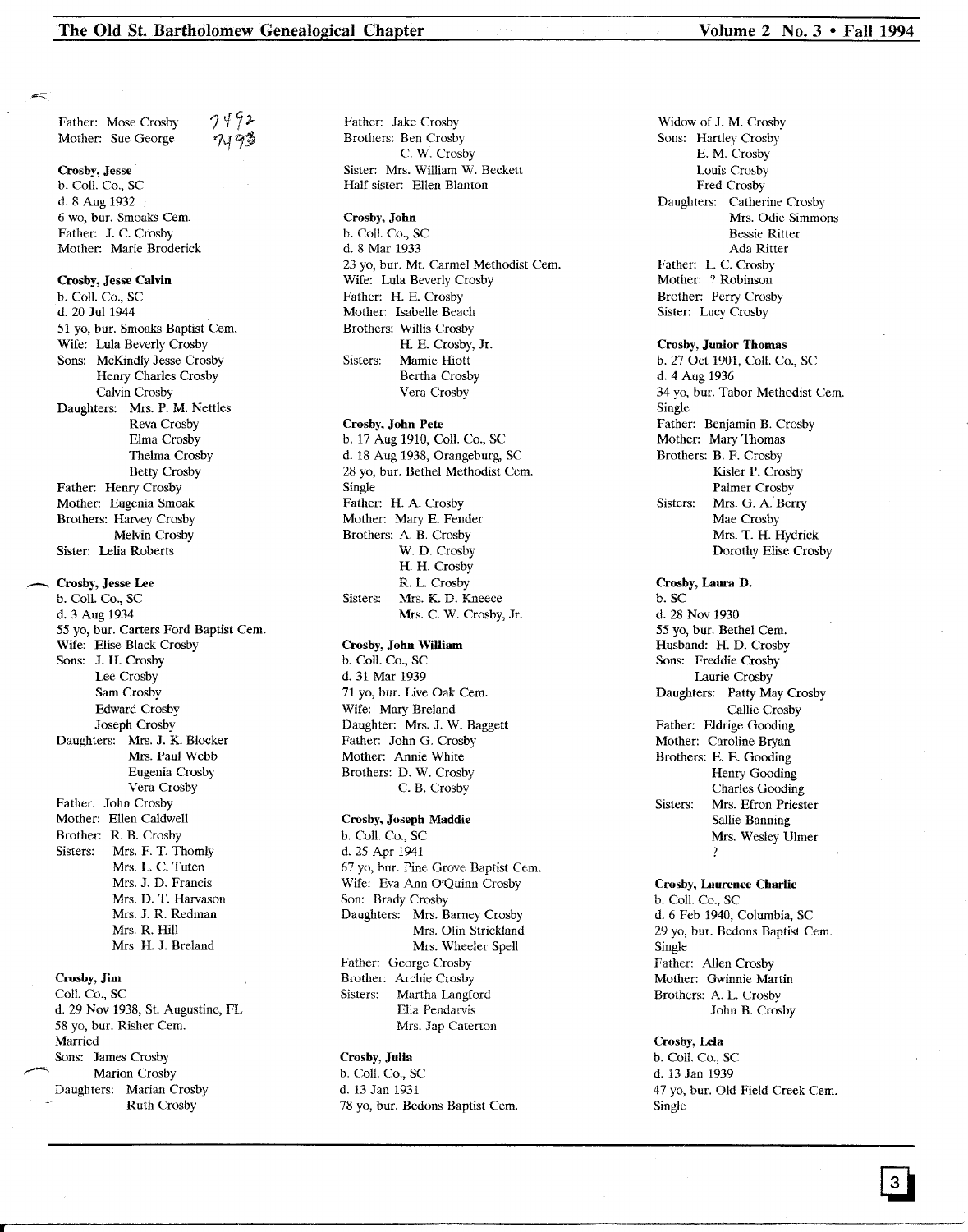Father: J. Martin Crosby Mother: Rebecca Preacher Brothers: L. B. Crosby J. M.Crosby Rufus Crosby

#### Crosby, Lillie E.

b. Coli. Co., SC d. 12 Nov 1935 66 yo, bur. Peniel Baptist Cem. Widow of P. C. Crosby Daughters: Josephine Crosby Mrs. Ivey Benton Mrs. Bennie Agugalia Father: David Varn Mother: Mary Ann Walker Brothers: R. M. Varn A. A. Varn Sister: Mrs. M. W. Breland

## Crosby, Lizzie Kinard

b. Barnwell Co., SC d. 30 Oct 1944 67 yo, bur. Pine Grove Baptist Cern. Widow of Aaron Crosby Daughter: Mrs. L. L. Roberts Father: John C. Kinard Mother: Susanna Brant Brothers: J. B. Kinard J. M. Kinard J. E. Kinard Sister: Mrs. H. J. Brant

## Crosby, Lizzie O'Bryan

b. Call. Co., SC d. 31 Oct 1944 70 yo, bur. Bedons Baptist Cem. Widow of Henry Elwood Crosby Sons: Henry M. Crosby Brant Crosby Joe Crosby Kirby Crosby Daughters: Mrs. K. E. Price Clara Quiesenbury Mrs. E. L. Hiott Mrs. J. B. Drawdy Mrs. F. H. Nunnally Mrs. E. C. Smith, Jr. Father: John O'Bryan Mother: Emily Driggers Brothers: Anderson O'Bryan Ernest O'Bryan Sammie O'Bryan Sisters: Mrs. Johnisphene Ramsey Mrs. A. W. Graves Mrs. Lonice C. Taylor Mrs John Beach

# $\bigwedge^{\bullet}$ Crosby, Lou Ellen Smyly<br>b. Coll. Co., SC

d. 17 Aug 1944 51 yo, bur. Smyly Cem.  $570$ Husband: J. H. Crosby

 $7496$ Sons: James H. Crosby, Jr.  $5722$ Douglas Crosby  $2497$ Hayward Crosby Lonnie Crosby ้าง 48 Daughters: Mamie Lou Carver ついてら Mrs. Louis P. Ulmer  $1655$ Grace Crosby  $\leq \eta \geq 0$ Father: Jimmie Smyly Mother: Janie Tyler Brother: Charlie E. Smyly . Sister: Mary R. Kinard

#### Crosby, Louise Groves

b. Call. Co., SC d. 17 Jan 1932 58 yo, bur. Evergreen Cem. Husband: Henry Crosby Sons: Pearcy Crosby Fletcher Crosby Daughters: Lollie May Crosby Mrs. J. G. Way Father: John Groves Mother: Harriett Boyce Brother: W. B. Groves Sisters: Mrs. Riley Hiers Mrs. Henry Price Mrs. Joe Evans

## Crosby, Lovie C.

b. Call. Co., SC d. 5 Nov 1932 64 yo, bur. Lodge Methodist Cern. Widow of W. J. Crosby Sons: C. O. Crosby C. E. Crosby William Leroy Crosby Pascal Crosby Daughters: Mrs. W. F.Cone Mrs. T. A. Rozier Mrs. C. W. Thompson Virginia Crosby Father: James William Thompson Mother: Lottie Jones Sister: Mrs. M. R. Gill

## Crosby, Lucille Retrica

b. Augusta, GA d. 25 Oct 1937 28 yo, bur. Bedons Baptist Cem. Husband: C. G. Crosby Daughter: Wanita Lillian Crosby Father: Joe Carson Mother: Elizabeth Duncan Brother: Louis Carson

#### Crosby, M. C., Jr.

b. Call. Co., SC d. 14 Mar 1935 12 yo, bur. Mt. Carmel Methodist Cern. Father: M. C. Crosby, Sr. Mother: Bessie Robertson

#### Crosby, Marie Broderick

b. Call. Co., SC d. 30 Sep 1932 29 yo, bur. Smoaks Cern. Husband: J. C. Crosby Children: 5 Father: Perry Broderick Mother: Rebecca Herndon Brothers: Willie Broderick P. B. Broderick J. E. Broderick Herman Broderick Sisters: Mrs. Joe Morris Mrs. Boyd Robertson Gladys Broderick

Crosby, Mary Anne Catterton b. Call. Co., SC d. 1 Feb 1940 66 yo, bur. Bethel Methodist Cern. Husband: J. E. Crosby Sons: J. B. Crosby W. A. Crosby Daughters: Mrs. R. O. Breland Mrs. D. B. Hudson Father: J. T. Catterton Mother: Laura Padgett Sister: Mrs. E. L. Bailey

## Crosby, Mary Elizabeth Chassereau b. Call. Co., SC d. 6 Jul 1935 49 yo, bur. Tabor Methodist Cem. Husband: J. J. Crosby Sons: Clemson Crosby Edison Crosby Daughter: Reece Crosby Father: Ben Chassereau Mother: Mittie Copeland Brothers: Gary Chassereau Lee Chassereau Honch Chassereau Riddick Chassereau Sister: Mrs. Blanch Under

Crosby, Mary Belle McFarland b. 28 Aug 1878, NC d. 14 Sep 1943 65 yo, bur. Smoaks Baptist Cem. Husband: D. M. Crosby, Sr. Stepsons: D. M. Crosby, Jr. Howell L. Crosby D. S. Crosby R. E. Crosby J. J. Crosby Fairey K. Crosby Fletcher D. Crosby LeGrand Crosby Daughter: Grace Crosby Brother: Frank McFarland Sister: Mrs. G. W. Pate

Crosby, Marshall b. Coli. Co., SC

---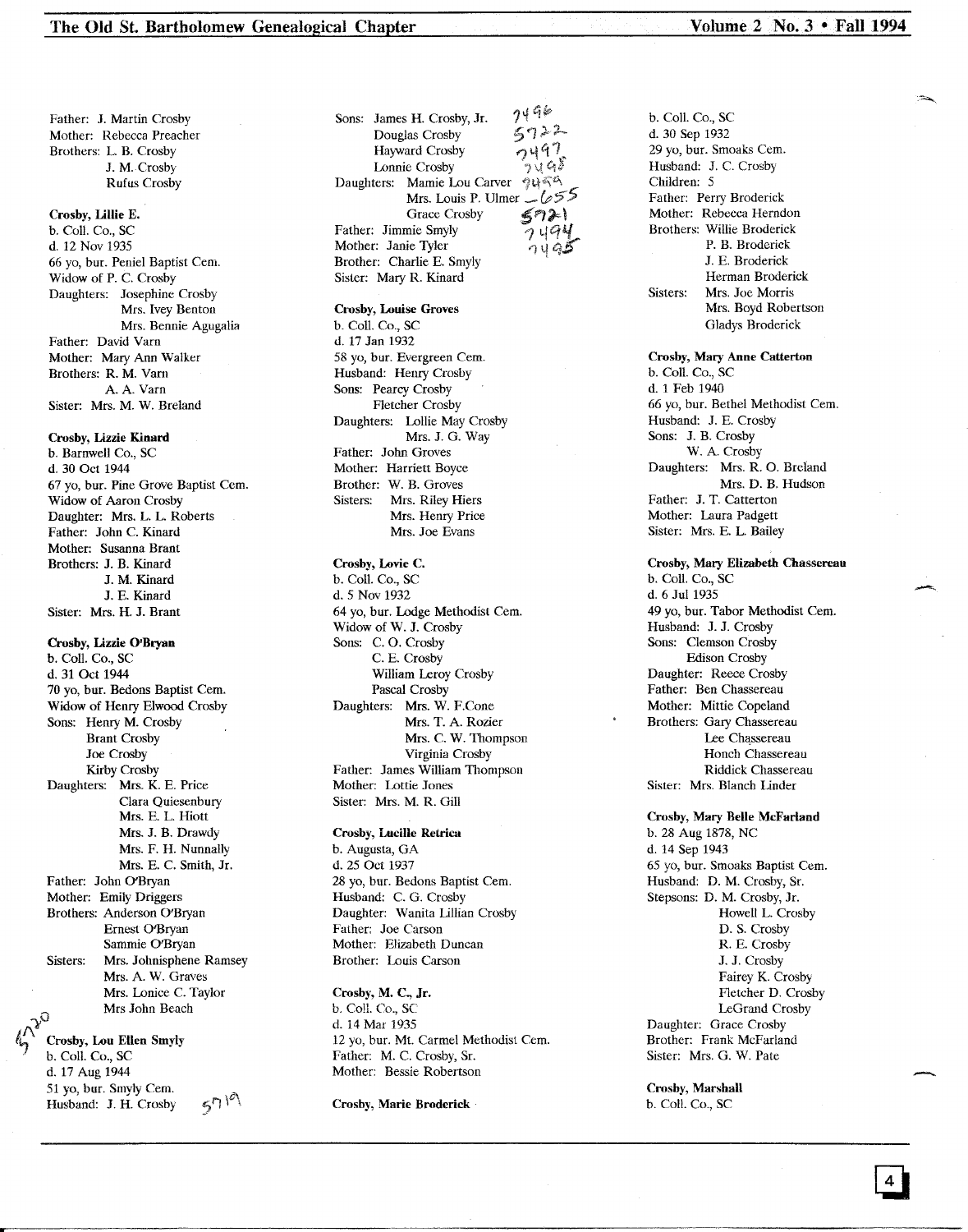Crosby, Minnie L. b. Dorch. Co., SC d. 29 Oct 1938 52 yo, bur. Limestone Baptist Cern. d. 20 Jun 1934 12 yo, bur. Bethel Methodist Cern. Father: Willie H. Crosby Mother: Blanche Griffin Brothers: Woodrow Crosby Jonus Crosby Harlan Crosby Sisters: Mary Crosby Reba Crosby

Husband: D. C. Crosby Sons: James S. Dalton Estes Crosby Father: Jerry Mizell Mother: ? Hilton Brothers: Johnny Mizell Willie Mizell Jimmie Mizell Sisters: Mrs. Alvin Infinger Mrs. Clarence Infinger Mrs. Henry Driggers Mrs. Julius Merrell

## Crosby, Molly

b. ColI. Co., SC d. 7 Feb 1941 75 yo, bur. Doctor's Creek Baptist Cern. Widow of David Crosby Father: Samuel Crosby Mother: Betsy Bennett Brother: Samuel W. Crosby Sisters: Isabelle Drawdy Mrs. Frank Hartly

## Crosby, Murphry C.

b. Call. Co., SC d. 23 Dec 1940 78 yo, bur. Maple Cane Baptist Cern. Single Father: Humphrey Crosby Mother: Frances Hiott Crosby

## Crosby, Neta Drawdy

b. Call. Co., SC d. 15 May 1937 56 yo, bur. Doctor's Creek Baptist Cern. Husband: S. W. Crosby Sons: Duncan Crosby Harry Crosby Cecil Crosby Daughters: Mrs. Calvin Crosby Mrs. Jim McAlhaney Mrs. Luther Bennett Father: Joe Drawdy Mother: Clementine Bowers Brothers: Ivey Drawdy William Drawdy Lee Drawdy Half sisters: Mrs. John Smyley

# Crosby, Paul b. ColI. Co., SC d. 7 Jan 1938 d. 7 Jan 1950<br>6 mo, bur. Pine Grove Baptist Cem.<br>Father: Raymond Crosby *q*;<sup>1</sup>;<sup>1</sup>;<br>Mother: Emily Ulmer – 2 79-0 Mother: Emily Ulmer  $\lambda$  7<sup>2</sup><sup>-1</sup><br>Sisters: Elizabeth Crosby  $4/3$ Sisters: Elizabeth Crosby Pearl Crosby  $\mu$ 132

Janie Drawdy

Crosby, Perry c. b. Coli. Co., sc d. 28 May 1941 72 yo, bur. Grace Advent Cem. Wife: Inez Stanfield Crosby Sons: Gary Crosby Elery C. Crosby Olive P. Crosby James Crosby Benjamin Crosby Oscar Crosby Perry Crosby, Jr. Tillman Crosby Daughters: Mrs. L. C. Valentine Mrs. B. H. Valentine Mrs. Kisler Simmons Mrs. John Howard Mrs. Ted Setzer Mrs. N. J. Brewton Mrs. D. Bootle Mrs. Roland Thomas Eudell Crosby Annie Mariah Crosby Minnie Pearl Crosby Jeanette Crosby Father: Laurence Crosby Mother: Adeline Robinson Half brothers: W. M. Crosby Jasper Crosby Eugene Crosby Collis Crosby Robbie Crosby Allen Crosby Sister: Mrs. Clarence Crosby Half sister: Annie Thomas

## Crosby, Roland Tilman

b. 4 Oct 1939, ColI. Co., SC d. 4 Jul 1941 1 yo, bur. Grace Advent Cern. Father: P. C. Crosby Mother: Ester Inez Stanfield Brothers: Benjamin Crosby Oscar Crosby Perry Crosby, Jr. Sisters: Mrs. Roland Thomas Eudell Crosby Jewell Crosby Mariah Crosby Jeanette Crosby Pearl Crosby

Crosby, Sallie P. b. Round 0, SC d. 24 Nov 1938 68 yo, bur. Bedons Baptist Cern. Husband: G. W. Crosby Sons: Wesley Crosby Ashley Crosby C. G. Crosby Daughters: Artie Hiott Dora Smith Elva Hodges Sadie Jenning Mrs. Cecil Colson Mrs. Marshal Colson Father: Henry Crosby  $\mathbb{R}^{\mathcal{V}}$ Mother: Julia Ann Warington

## Crosby, Samuel W. b. ColI. Co., SC d. 28 Feb 1942 61 yo, bur. Doctot's Creek Baptist Cern. Wife: Cora Varn Bunton Crosby Sons: Duncan Crosby Harry Crosby Cecil Crosby Daughters: Mrs. Luther Bennett Mrs. Jim McAlhaney-  $\triangle$ Mrs. Calvin Crosby Father: Sam Crosby Mother: Betsey Bennett Sisters: Isabelle Drawdy Mrs. Frank Hartley

Crosby, Sarah Grant b. Call. Co., SC d. 14 Feb 1937 78 yo, bur. Sandy Dam Methodist Cern. Widow of S. M. Crosby Sons: F. G. Crosby H. G. Crosby S. M. Crosby J. W. Crosby Daughters: Mrs. R. B. Padgett Mrs. W. A. Fontaine Father: D. M. Grant Mother: ? Wilson Sister: Emma Alexander

Crosby, Susan Breland b. 15 Jun 1869, ColI. Co., SC d. 1 Jan 1942 73 yo, bur. Doctor's Creek Baptist Cern. Widow of M. J. Crosby<br>Daughter: Reba Crosby Daughter: Reba Crosby Father: R. H. Breland Mother: Harriet Bryan  $\frac{1}{2}$ Brother: W. F. Breland  $V \overset{\text{def}}{\phi} \overset{\text{def}}{\phi}$  $420$ Sisters: Mrs. G. C. Fender  $L_A \wedge R_A \longrightarrow R \wedge R$  $\frac{625711}{320111}$ Mrs. Hollin Fender Mrs. B. A. Herndon  $NDRA \cap A^{\dagger} \cup A^{\dagger}$  $\eta$ 

> Crosby, Vernil Robinson b. Coli. Co., SC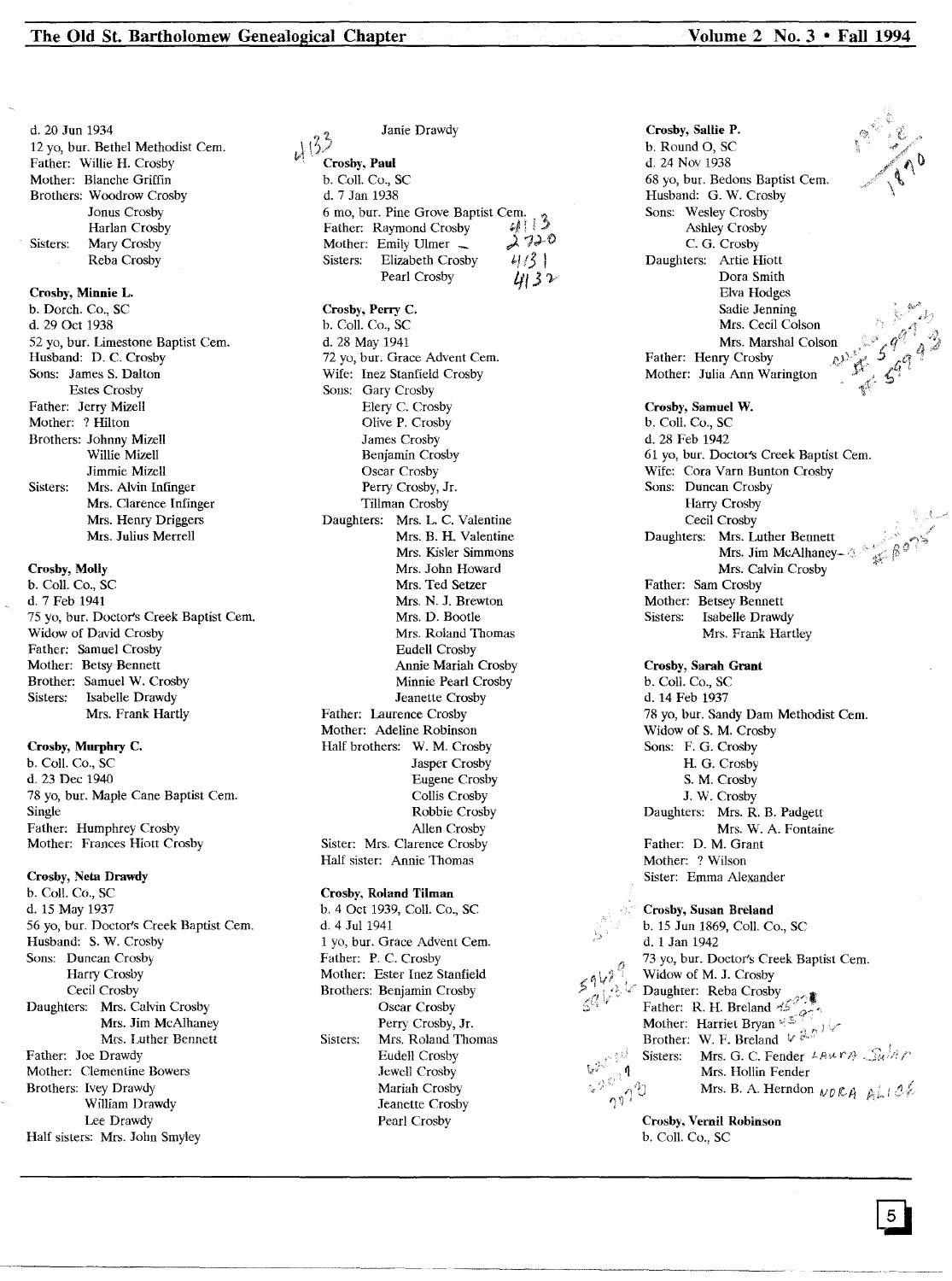d. 9 Dec 1939

28 yo, bur. Mt. Carmel Methodist Cem. Husband: Norman L. Crosby Son: Clarence Crosby Father: Hamp Robinson Brothers: Bennie Robinson Cleon Robinson

## Crosby, Virginia Hazel Warren

b. Coli. Co., SC d. 26 May 1939 25 yo, bur. Doctor's Creek Baptist Cern. Husband: Herman H. Crosby Father: J. T. Warren Mother: Mamie Hiott Brothers: James H. Warren Buddy Warren Russell Warren Miles Keith Warren Sisters: Mrs. J. N. Frank, Jr. Edna Warren Mrytle Warren Nona Warren

#### Crosby, Wilemena

b. Coll. Co., SC d. 25 Apr 1933 45 yo, bur. Doctor's Creek Baptist Cern. Husband: B. A. Crosby Sons: Benjamin Crosby Elwood Crosby Daughter: Verda Crosby Father: Bennie Chassereau Mother: Mittie Copeland Brothers: Gary Chassereau Lee Chassereau Houck Chassereau Riddick Chassereau Sisters: Mrs. J. J. Crosby Mrs. Ben Linder

#### Cummings, Cornelius Theodore

b. Ridgeville, SC d. 19 Apr 1935 75 yo, bur. Live Oak Cern. Wife: Mary Cummings Son: C. T. Cummings, Jr. Stepsons: J. L. Corbett T. B. Corbett Stepdaughters: Gladys Corbett Mrs. D. C. Appleby Father: Richard Cummings Mother: Elvira Cummings

## Cummings, Edith

b. Coli. Co., SC d. 16 May 1932 7 yo, bur. Carters Ford Baptist Cern. Father: H. H. Cummings Mother: Dena Hiers Brothers: 2 Sisters: 3

# Cummings, Franklyn Washington b. Coli. Co., SC

d. 29 Sep 1939 78 yo, bur. Black Creek Baptist Cem. Widower of Ada Fisk Sons: S. F. Cummings C. W. Cummings Daughters: Mrs. A. C. Blocker Mrs. Bennie Barton Mrs. Luther Breland Father: Frank Cummings Mother: Caroline Polk

#### Cunningham, James

b. 18 Dec 1867, CoiL Co., SC d. 18 Feb 1931 63 yo, bur. Sycamore Cem. Wife: Laura Cunningham Father: Will Cunningham Mother: Dafney Robertson

#### Cunningham, John Ladkin

b. Coll. Co., SC d. 12 Dec 1931 30 yo, bur. Sycamore Cern. Wife: Mabel Perry Cunningham Father: James Cunningham Mother: Laura Warrie

## Cunningham, Laura

b. Coli. Co., SC d. 3 Jan 1936 47 yo, bur. Sanders Cem. Widow Father: March Winnie Mother: Louise Holmes

#### Cunningham, Sallie Graham

b. Coli. Co., SC d. 30 Apr 1939 bur. Rose Hill Cern. Father: Namon Grant Mother: Laura Chisolm

#### Cunningham, Willie

b. Coli. Co., SC d. 9 Nov 1930 30 yo, bur. Sycamore Cern. Wife: Mazie Cunningham Father: Jim Cunningham Mother: Laura Waynie

#### Dailey, Nolia

b. Coll. Co., SC d. 24 May 1934 52 yo, bur. Zion Cem, Hendersonville, SC Husband: Frank Dailey Father: Joe Brown Mother: Elsie Williams

#### Dailey, Robert G.

b. West Pillston, PA 31 Jul 1943

22 yo Wife: Frances E. Dailey

#### Dandridge, Annie Emeyilla

b. Coil. Co., SC d. 13 Feb 1936 66 yo, bur. Jordan Cern. Widow of John W. Dandridge Sons: L. W. Dandridge J. C. Dandridge Father: Alfred Bridge Mother: Susana Martin Half brothers: A. C. Bridge H. B. Bridge Sister: Mrs. C. W. Redman Half sister: Mrs. D. S. Spell

#### Dandridge, Henry

b. 1851, CoiL Co., SC d. 7 Sep 1936, Charleston, SC 85 yo, bur. Jaques Cem. Widower of Agnes Dandridge Sons: T. P. Dandridge Henry Dandridge Daughters: Mrs. N. B. Gruber Mrs. L. J. Rhodes Father: John Dandridge Mother: Mary Jaques Brother: Philip Dandridge

## Dandridge, Hubert Judson

b. Coll. Co., SC d. 15 Jun 1934 35 yo, bur. Red Oak Cern. Wife: Mrs. H. J. Dandridge Sons: Hubert Dandridge, Jr. Phillip Dandridge Father: P. D. Dandridge Mother: Lizzie Addison

#### Dandridge, Philip D.

b. Coli. Co., SC d. 14 May 1937 78 yo, bur. Ackerman Cem. Widower of Elizabeth Addison Son: R. L. Dandridge Daughters: Addie Campbell Julia Hill Father: John P. Dandridge Mother: Mary Jacques

## Dandridge, Randolph

b. Coll. Co., SC d. 22 Dec 1938 17 yo

#### Dandridge., Richard W.

b. Coil. Co., SC d. 29 Oct 1932 54 yo Wife: Helen Wilds Dandridge Father: Henry D. Dandridge Mother: Mary Jaques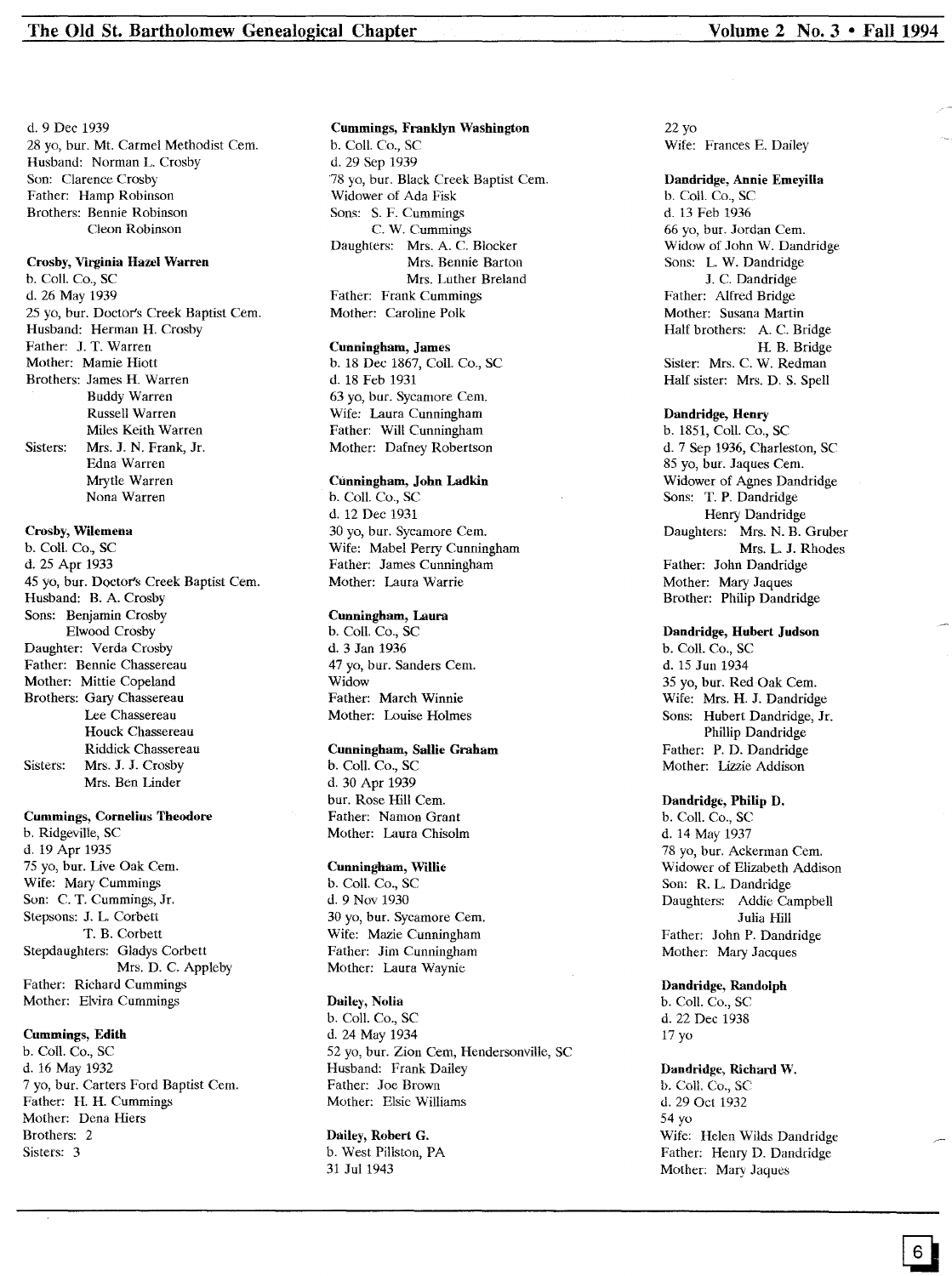Brothers: Thomas P. Dandridge H. D. Dandridge Sisters: Mrs. W. M. Jaques Mrs. N. B. Gruber

Mrs. N. J. Rhodes

## Dandridge, Seal William

b. Coil. Co., SC d. 14 Jan 1940 80 yo, bur. Spring Hill Baptist Cern. Wife: Ella Hoff Son: Wash Dandridge Daughters: Mrs. J. W. Adams Mrs. Cleveland C. Adams Father: Tom Dandridge Mother: Adeline Hoff Sister: Mrs. Vincent Ackerman

#### Dandridge, William Nathaniel

b. Coil. Co., SC d. 16 Mar 1932 83 yo, bur. Cottageville Cern. Wife: Mary Price Dandridge Sons: James Dandridge W. N. Dandridge, Jr. Daughters: Mrs. C. E. Doyle Mrs. S. H. Dodd Mrs. J. F. Reeves Mrs. R. W. Jaques Father: James Dandridge Mother: Mary Dodd Sister: Sarah Nix

#### Daniels, Baby Girl b. 16 Sep 1943, Walterboro, SC

d. 16 Sep 1943 bur. Live Oak Cem. Father: B. D. Daniels Mother: Edna Louise Freeman Brother: Beverly D. Daniels, Jr. Sisters: Patricia Ann Daniels Aubrey Eugenia Daniels

Davis, David Absolem b. Coil. Co., SC d. 8 Jan 1932 64 yo, bur. Peniel Methodist Cem. Wife: Sarah Blocker Davis Sons: D. O. Davis J. D. Davis

R. G. Davis J. H. Davis Daughters: Mrs. J. M. Lemacks Mrs. David W ? Mrs. Charles Lane Mrs. Curtis Spell Mrs. E. E. Dixson Mrs. Edgar Litchfield Elizabeth Davis Father: William H. Davis Mother: Katie Carter Davis, Elizabeth Crosby  $\mathbb{N}$ 

d. 3 May 1936 60 yo, bur. Crocketville Cem. Husband: George Davis  $\eta \vee \gamma$ Sons: Albert Davis Johnnie Davis Daughters: Mrs. Weslely Stanley Mrs. Emmet Carson Mrs. Fed Cook Mrs. J. C. Sauls Reba Davis  $\zeta_{20}\gamma$ Margie Davis

b. Hampton Co., SC

Father: Jim Crosby Mother: Clem Strickland Brother: Eafom Crosby

## Davis, George Frederick

b. Boardman, NC d. 15 Mar 1937 53 yo, bur. Doctor's Creek Baptist Cem. wife: Alma Hiott Davis *\*. agg\left<br>Sisters: Mrs. Calvin C. Britte Mrs. Joel E. Hill

# Davis, John Preston

b. Call. Co., SC d. 6 Jan 1939, Columbia, SC 43 yo, bur. Stokes Cem., Round O, SC Wife: Blanch Davis Father: John W. Davis Mother: Georgia Glover

#### Davis, Julia

b. Call. Co., SC d. 21 Sep 1939 53 yo, bur. Stork Cem. Married Father: Charles Givens Mother: Lea Givens

#### Davis, Lucie

b. Coil. Co., SC d. 6 Nov 1932 21 yo Father: Julius Davis

#### Davis Mary Angie

b. Call. Co., SC d. 28 Dec 1935 37 yo, bur. Old Bethel Presbyterian Cern. Husband: Ed Davis Adopted sons: James Hoats Levy Hoats Father: W. H. Stanfield Mother: Mary Crosby Brothers: Eugene Stanfield Willie Stanfield Eddie Stanfield J. A. Stanfield

## Davis, Mary Lee d. 29 Jan 1933

25 yo

FAther: K. D. Davis Mother: Emma Davis

Davis, Molly b. Coil. Co., SC d. 10 Jan 1935 38 yo, bur. Sullivans Ferry Cem. Husband: Bina Brown Davis Father: Isaac Davis Mother: Annie Chaplin

Davis, Morris P. b. Kansas d. 12 Nov 1943 21 yo, bur. Kansas Father: Lewis C. Davis

Davis, Ulmer Washington b. Call. Co., SC d. 2 Sep 1937<br>80 yo, bur. Live Oak Cem. 80 yo, bur. Live Oak Cem.  $\sqrt{ }$  Wife: Emma George Chaplin  $\mathfrak{gl}_\mathcal{F}$  Son: S. Chaplin Davis Father: Charles Franklin Davis  $\mathcal{L}_{\mathcal{S}}$  Mother: Sarah Elizabeth Marvin

## Dean, Annie

d. 9 Jan 1932 71 yo, bur. Great Swamp Cem. Widow of Richard Dean

## Dennis, Hattie E.

b. Cottageville, SC d. 2 Jun 1942 76 yo, bur. Red Oak Cern. Widow of Bill Dennis Father: Mack Redmond Mother: Betsy

## DeTreville, Julia Mary Sauls

b. 8 Apr 1858, Walterboro, SC d. 6 Aug 1939 81 yo, bur. Live Oak Cem. Widow of James Copes DeTreville Sons: Richard DeTreville George DeTreville Ellis DeTreville Julian DeTreville James DeTreville Jess DeTreville Morgan DeTreville Alfred DeTreville Daughters: Mrs. Andrew J. Bethea Catherine DeTreville Marie DeTreville Father: Caleb Sauls Mother: Georganna Austin Sister: Hattie Peeples

## Dewitt, Chesley

b. Coil. Co., SC d. 21 Mar 1938 58 yo, bur. Bethel Cem.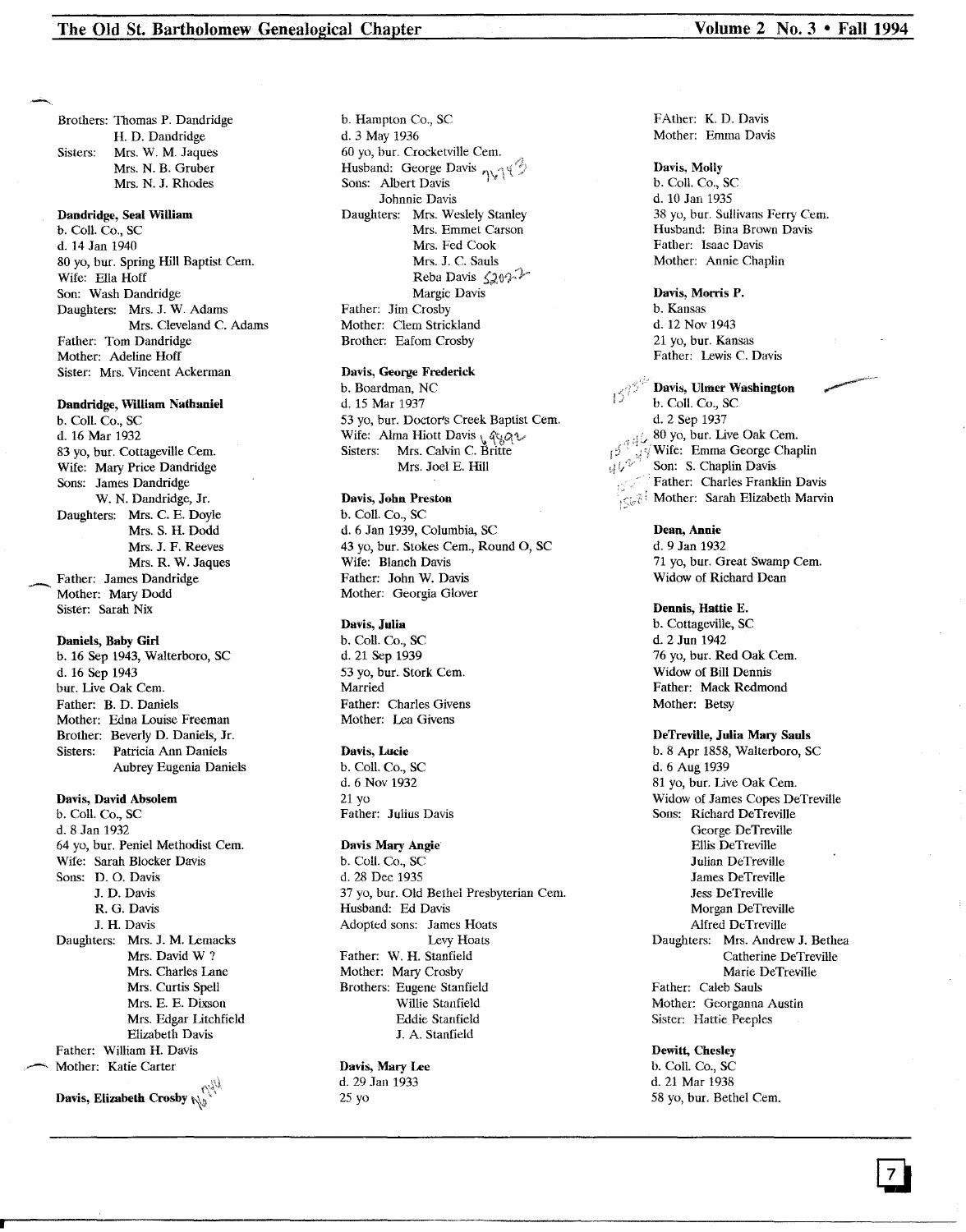Wife: Florie Zellers Dewitt Sons: Leston Dewitt Fairy Dewitt Eugene Dewitt George Dewitt David Dewitt Daughters: Mary Dewitt Catherine Dewitt Father: Edward Dewitt Brothers: Jim Dewitt Eddie Dewitt Sisters: Jane Lemacks Rosa Bunton Carrie Blocker

### Dewitt, Eli

b. Coli. Co., SC d. 6 Jan 1936 48 yo, bur. Black Creek Baptist Cern. Wife: Georgia Wallen Dewitt Sons: Woodrow Dewitt Columbus Dewitt Floyd Dewitt E. Dewitt Paul Dewitt Daughters: Mary Dewitt<br> $\mathcal{U}_{\mathcal{L}}$ . Leary Dewitt Father: Walsh Dewitt Brother: John Dewitt Half brother: Clint Dewitt Sisters: Finnie Dewitt Anna Herndon

## Dewitt, Eula Bunton

b. ColI. Co., SC d. 29 Apr 1938 43 yo Husband: J. H. Dewitt Sons: James Dewitt Talbert Dewitt Dennis Dewitt Daughters: Mrs. J. R. Thompson Mrs. N. C. Hiott Mrs. J. H. Warren Ella Dewitt Wilma Dewitt Marjorie Dewitt Father: Andrew Bunton Brothers: Jessie Bunton Cecil Bunton Herbert Bunton Sister: Mrs. Whaley Benton Half sister: Mrs. Jim Pennington

## Dewitt, Rena

b. Coli. Co., SC d. 9 Sep 1939 35 yo, bur. Black Creek Baptist Cern. Father: Johnny Dewitt Mother: Maggie Walling Brothers: Osborne Dewitt Lewis Dewitt Lloyd Dewitt

## Sisters: Mrs. Eugene Padgett Mrs. Dennis Breland Dessie Lee Dewitt

## Dixon, Isabella Jane Burchell

b. Haynesville, Ontario, Canada d. 4 Jan 1941 67 yo, bur. Richmond, VA Widow of G. D. Dixon Sons: John A. Dixon Gordon F. Dixon S. L. Dixon Daughter: Elizabeth Dixon Father: ? Burchell Brothers: Joseph Burchell Ephram Burchell

#### Dobson, Roy

b. ColI. Co., SC d. 2 Jun 1931 14 yo, bur. Zion Cern. Father: Willie Dobson Mother: Celia Samuel

#### Dodd, Adaline Kizer

b. 29 Oct 1855, Coli. Co., SC d. 13 Feb 1937 82 yo, bur. Fox Cem. Husband: J. H. Dodd Son: J. K. Dodd Daughters: Mrs. W. B. Garris Mrs. T. A. Hill Mrs. Lillie Kinsey Mrs. J. C. Hiott Mrs. G. W. Stack Father: Peter Kizer Mother: Rose Ann Waters Sisters: Mrs. Charllie Spell Mrs. William Rhode

## Dodd, Francis D.

b. 21 Sep 1921, Glenridge, NJ d. 23 Jan 1944 22 yo, bur. Verona, NJ Father: Samuel F. Dodd Mother: Alice Dodd

### Dodd, Joseph Hoffman

b. 23 Nov 1852, Coli. Co., SC d. 22 Feb 1937 84 yo, bur. Fox Cem. Widower of Adaline Kizer Dodd Son: J. K. Dodd Daughters: Mrs. A. T. Hill Mrs. J. C. Hiott Mrs. George W. Stack Mrs. M. D. Garris Mrs. L. L. Kinsey Father: T. Miles Dodd Mother: Rebecca Fox Brothers: J. B. Dodd H. D. Dodd S. H. Dodd

#### Sister: Mrs. T. D. Fender

#### Dodd, Julius Boardman

b. Coli. Co., SC d. 28 Oct 1937 76 yo, bur. Fox Cern. Widower of Anna Hiers Dodd Sons: Furman Dodd Hubert Dodd Edwin Dodd Russell Dodd Daughter: Mrs. A. H. Roberts Father: T. M. Dodd Mother: Rebecca Fox Brother: H. D. Dodd Sister: Mrs. T. E. Fender

#### Dodd, Simeon Hogan

b. 3 May 1874, ColI. Co., SC d. 18 Jul 1937 64 yo, bur. Fox Cem. Widower of Frances Dandridge Sons: Ralph D. Dodd Otto Dodd Miles Dodd Daughters: Mrs. W. A. Keyes Mrs. Jack Holland Father: T. M. Dodd Mother: Rebecca Fox Brothers: J. B. Dodd H. D. Dodd Sister: Mrs. T. D. Fender

#### Donaldson, Mrs. A. H.

b. New Haven, CT d. 13 Aug 1941, Lakeworth, FL 52 yo, bur. New Haven, CT Husband: A. H. Donaldson Daughter: Ethel Donaldson Brother: John Stuart Sister: Mrs. Charles Nickoll

#### Donaldson, Arthur H.

b. New Haven, CT d. 16 Aug 1941 55 yo, bur. New Haven, CT Widower of Katherine Stuart Donaldson Daughter: Ethel Donaldson Father: Frank Donaldson Mother: Mary? Brothers: Arthur Wright Douglas Donaldson Wm. Frank Donaldson

(to be continued in next issue)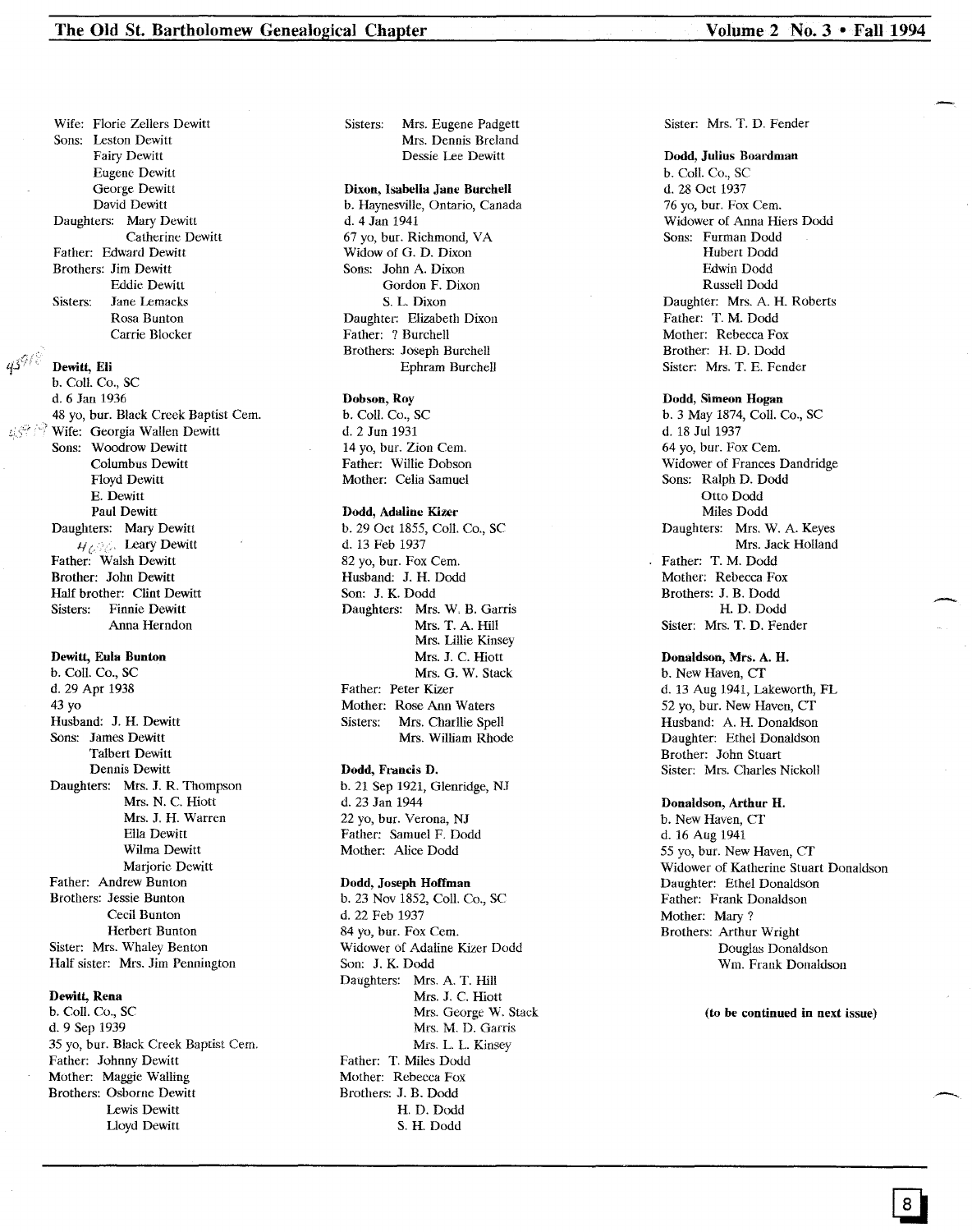

# **BOATRIGHT, JONES**

Jean Martin, 4259 Heath Road, Jacksonville, FL 32277

(904) 743-4084

Looking for the maiden name of Hannah (Hanner?) who was born in 1824 in Colleton County. She was the wife of Cashire (Cheshire?) W. BOATRIGHT who was born in 1817 in Colleton County. Also searching for the parents' names of Benjamin BOATRIGHT, Revolutionary soldier, born in 1748, probably in Colleton County.

Also, seeking the parents' names of Jenkins JONES born in 1796 in South Carolina, probably in Colleton County. He was a blacksmith and his wife's name was Clarissa.

# **BELLINGER, CANTEY, BAKER, SAGE**

J. A. L. Miller, Jr., 2810K Carriage Drive, Winston-Salem, NC 27106-5328

Seeking fellow descendants of Captain William BELLINGER, Sr. (son of Edom BELLINGER, Sr.) and his wife Mary CANTEY (daughter of William CANTEY and Jane BAKER.) I am the descendent of the daughter Mrs. Elizabeth Bellinger YONGE.

Also would like any information you might have on the SAGE family, inn keepers in the 1770's in Charleston, South Carolina.

# **CIVIL WAR ANCESTORS**

\_\_\_\_ ======e====== \_

Determine the ancestor's place of residence during the Civil War period by checking the census records of 1850/60. Locate your ancestor in the "Index to Compiled Service Records of Union Soldiers" or in the "Index to Confederate Service Records" which list soldiers by state, name, and unit in which they served.

Pension and military records can be obtained from the National Archives. Request NATF Form 80 from Services Branch (NNIR), National Archives & Records Administration, 7th and Pennsylvania Avenue, NW, Washington, DC 20408. Request one form per person.

r----===~-'==-~~-~----·-··-· ..~---------=-.\_---- ..--------.---.----------- =-=:-.----~-